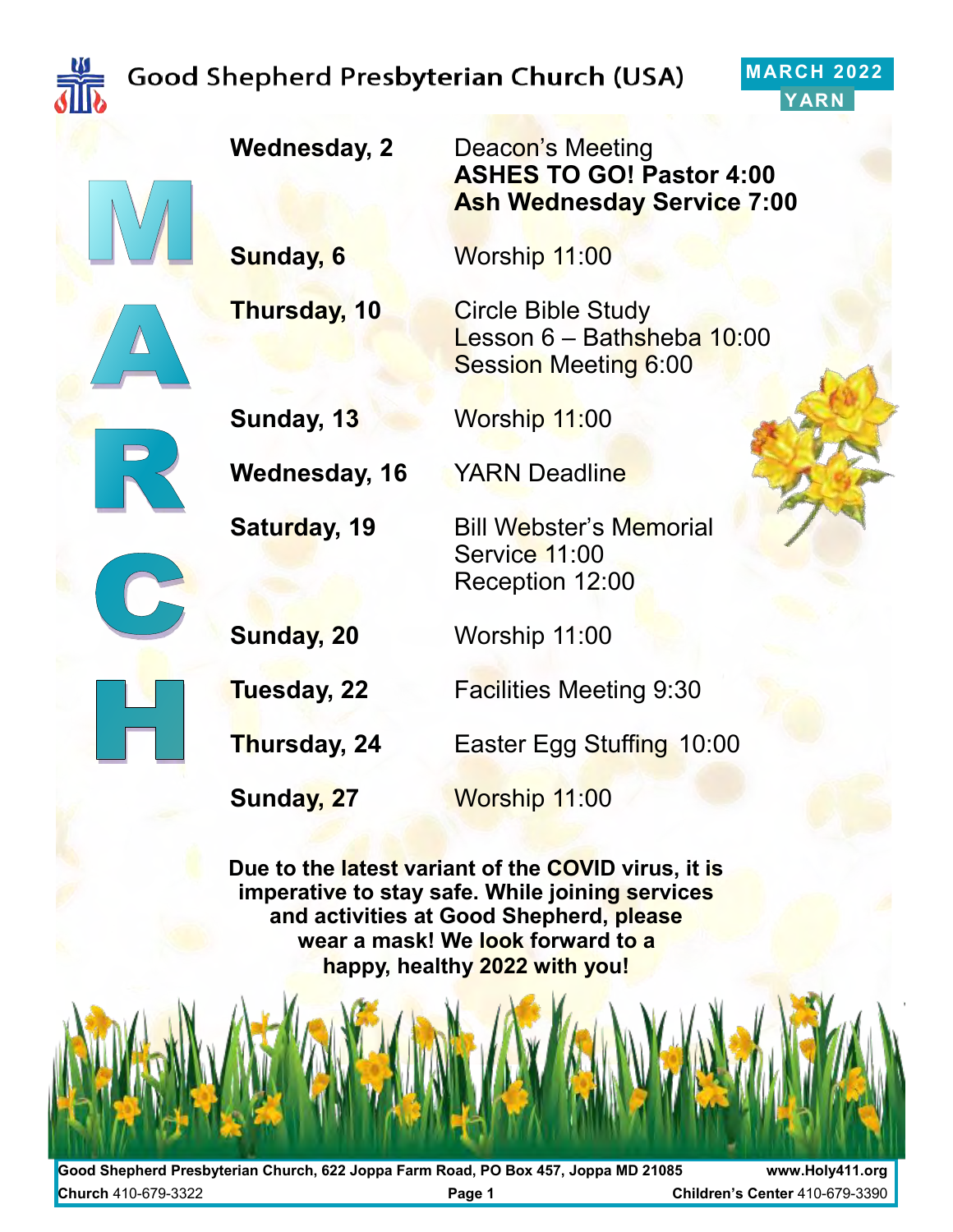

Friends,

March marks the beginning of Lent this year as we prepare for the amazing events of Easter. Lent is officially a 40-day period and mirrors Jesus' forty days of temptation in the wilderness. It is a very ancient observance in the church, beginning as a forty HOUR fast in the  $2^{nd}$  Century. It soon grew to a week, then, by the  $4^{th}$  Century, it had expanded to its current 40 days. However, if you count the actual days between Ash Wednesday and Easter Sunday you get 46! That is because the Sundays don't count. They are considered "little Easter" celebrations in their own right and are therefore a break from the Lenten journey. That distinction was appropriate when early Lenten observance included daily worship. Nowadays, however, since we only have Sunday worship, the somber selfreflection and repentance of Lent is concentrated on those days which were supposed to be celebratory. Oh, well. It's the thought that counts, right? Lent IS a very spiritual time in our Lectionary readings, and we are encouraged to join Jesus and the disciples on their perilous way to Jerusalem, reaching deep into our faith and being continually aware of the path to salvation.

CALLING ALL DISCIPLES! – See Sue Thompson's appeal for a public diorama of the Last Supper on April 13. We will depict both men and women as disciples. This should be a lot of fun. We will also be streaming the display from the front yard.

So, Friends, I wish you a powerful, meaningful, inspired and blessed Lent.

May God watch over you and give you…

PEACE, Pastor Kerry

#### **GSPC WOMEN'S CIRCLE BIBLE STUDY**

Thursday, March 10, 2022 <<<<<<10:00 am – 12:00 pm >>>>>>

Upper Room

WHAT MY GRANDMOTHER'S TAUGHT ME

**Learning from the Women in Matthew's Genealogy**

**LESSON Bathsheba (Wife of Uriah)** 

**SCRIPTURE: 2 Samuel 11-12; 1 Kings 1:11; 1 Kings 2:13-25**

**MAIN IDEA: Bethsheba is not named in Matthew's genealogy. Instead, as the 'wife of Uriah", she is defined by her relationship with a man. At first it appears that Bathsheba is silent and powerless, but when she steps onto the stage, she finds her voice and exhibits an ability to influence kings.**

**THINK ABOUT: Who are the women of influence you have admired. How have they fought for the wider good of the community?**

**BRING YOUR LUNCH & A PICTURE THAT DEPICTS MARY, JESUS' MOTHER.**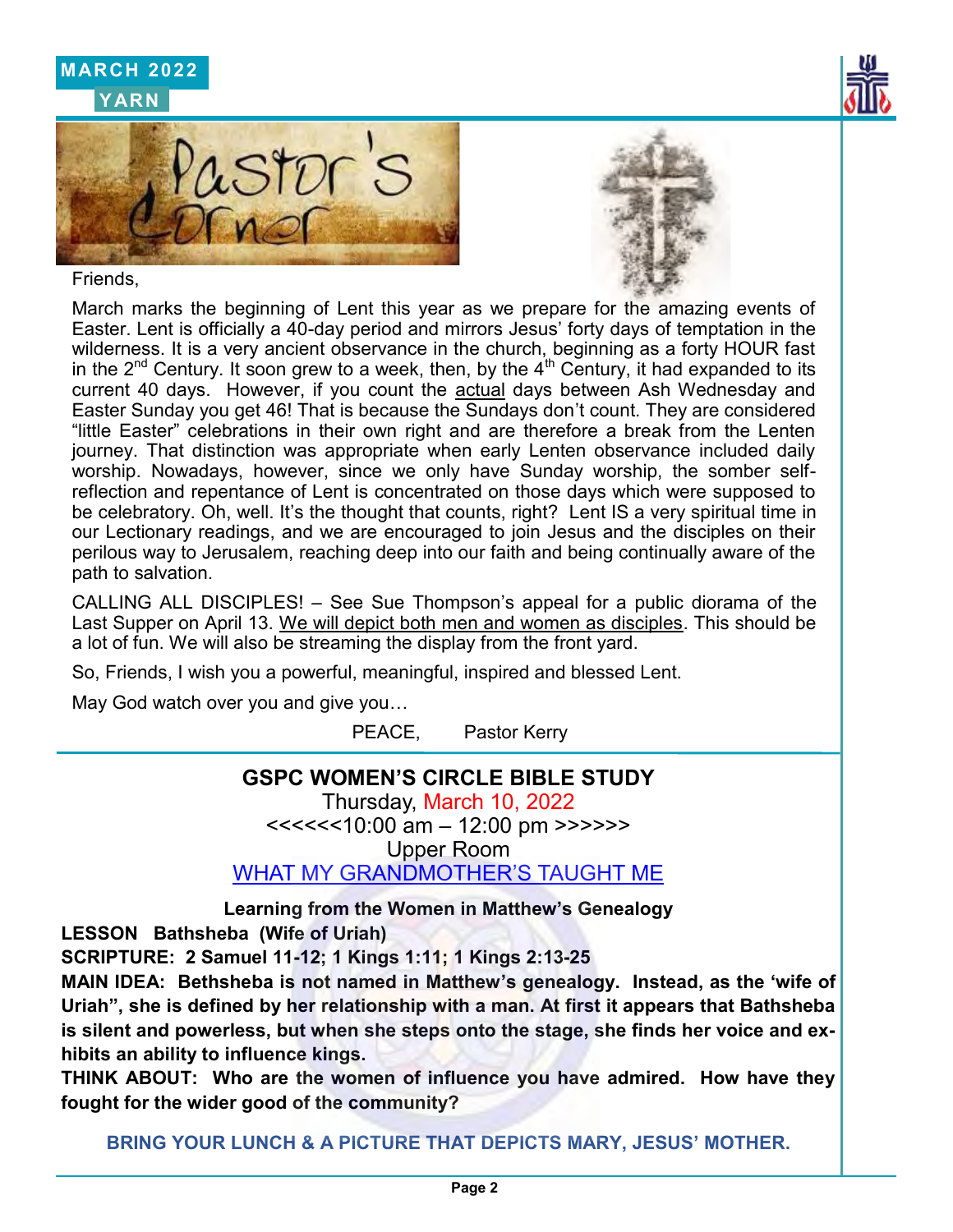



#### **SHARING TABLE**

On Saturday the 12th of February members of Good Shepherd participated in The Sharing Table. Some made casseroles, many served meals, others did both. **Over 250 meals were served!!!**

A special thanks to the following: Bob & Delores

Barr Kelly Donelson

Wayne & Joan Douglas



Winsome LaComb Clay & Vickie Maas Jim & Jeanette Petnic Bill Starke Gary & Jane **Workman** 





**Good Shepherd Presbyterian Church, 622 Joppa Farm Road, PO Box 457, Joppa MD 21085 www.Holy411.org Church** 410-679-3322 **Page 3 Children's Center** 410-679-3390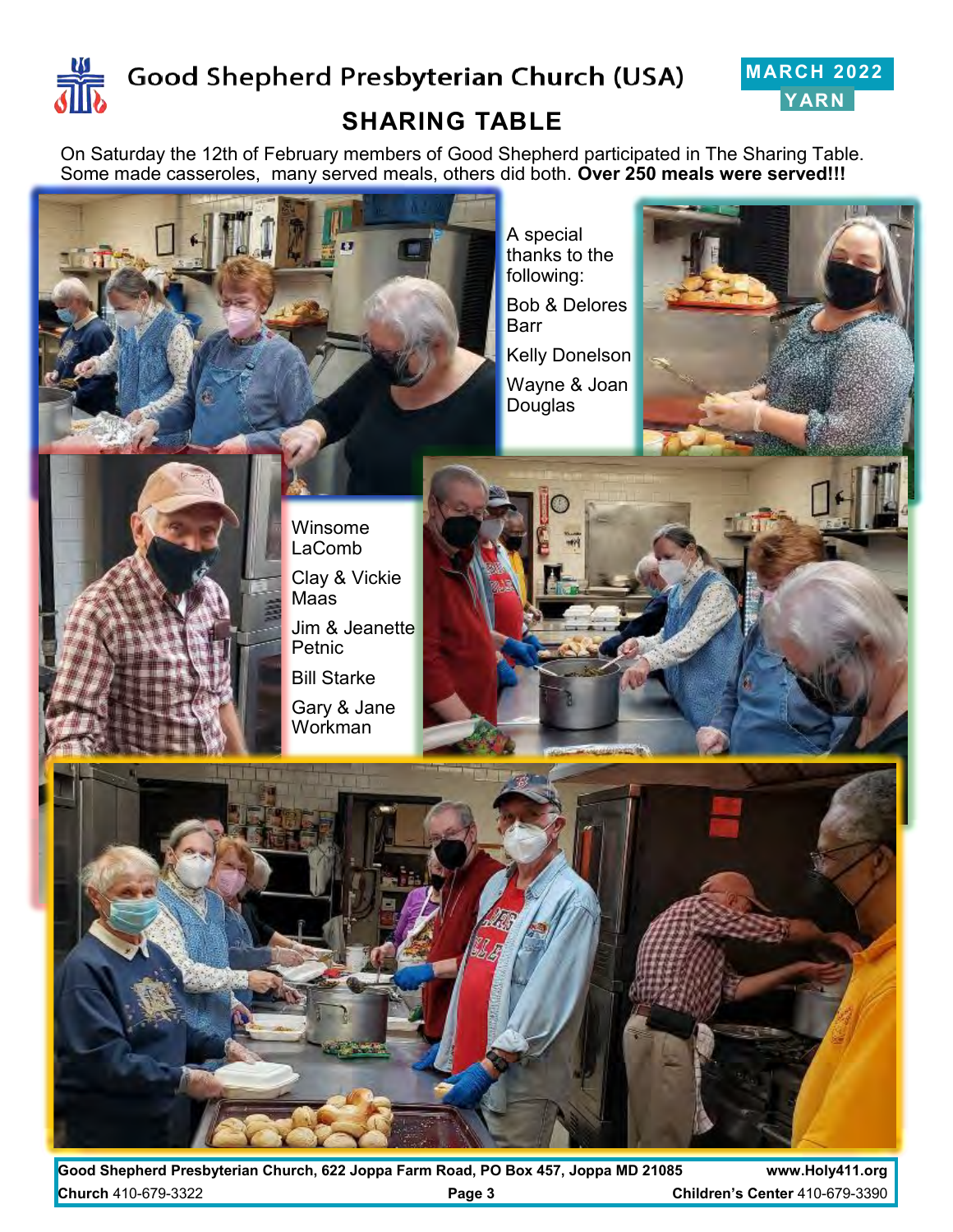

#### **WOMEN'S ASSOCIATION**

#### **March 2022 Activities Dates:**

**Thursday, March, 10 10:00 AM:** Circle Bible Study Lesson 6 **– Bathsheba** (Bring your lunch & a picture of Mary, Jesus' mother).

**Thursday March, 24 10:00 AM: S**tuff Easter Eggs for our Annual Easter Egg Hunt (Bring your lunch).

**EASTER EGG CANDY/TOYS NEEDED!** The **Deacons** are again organizing our **Good Shepherd Annual Easter Egg Hunt** on April 16

The **Women's Association** will help by stuffing and bagging the Easter Eggs at a workshop on March 24.

Please help us by donating commercially wrapped candy, mini toys, etc. for these eggs. Items must be of proper size to fit in small plastic eggs. It has been suggested that we do **not** use **hard candy**.

If you want to stuff your own eggs to donate – **great!**

Please contact **Chris Bohns @ 443.286.0655** if you are willing to stuff eggs at home, but need supplies.

There will be a basket in the narthex for collection on **March, 6 – 20.**



#### **A MESSAGE FROM CLAY**

**REDNERS TAPES**—A big thanks to **Patricia Howe for stepping up and continuing the mission** to tabulate the Redner's tapes! Clay met Pat at church and gave her the calculator, the forms and the instruction sheet. Pat said this was perfect for her as she wanted to contribute to the church but was looking for something she could do at home. Again, kudos to Pat!

Continue to use your **Redner's Rewards card** when you shop...the Redner's Rewards cards are **free**, they **last forever**, and **never expire**! You can get yours at the Customer service counter. When you pop in to Redner's for bread, milk or whatever, remember to scan your card. **There is NO personal information stored on the card, you can't be hacked!**  There is just a rewards number on the card.



**Hang on to your Redner's receipt and bring it to church and place it in the red box in the narthex. We need the ENTIRE receipt from top to bottom just like the clerk gave it to you. Do not write on it, do not circle the total, do not highlight anything...just bring it in.**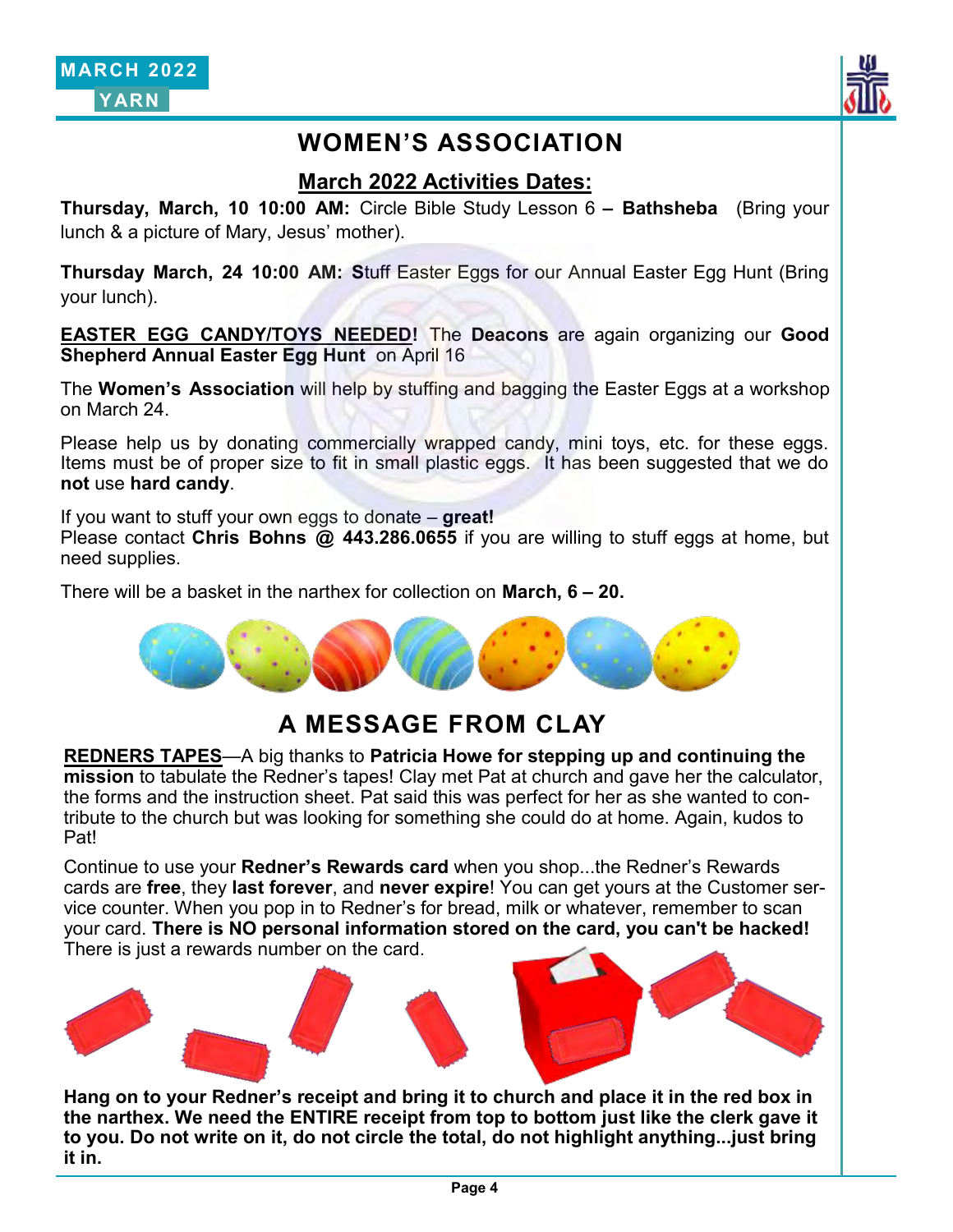





#### **LENT IN A BAG**

Remember last year's "Lent in a Bag"? We have another similar bag for everyone at Good Shepherd. The Lenten journey begins on Wednesday, March 2 on Ash Wednesday. The bags will be available for pick up on Sunday, February 27 so we can begin together on March 2.

KIND

FLEXIBLE

We will deliver bags to some who cannot attend but if you can stop by and pick up a bag on February 27 (or through the week while Trista is here), it would be appreciated. Items include a devotional, a labyrinth journey calendar to mark the days of Lent, a Lenten symbol puzzle piece, and several prayer and service ideas for the Lenten season. The Deacons and Worship Committee hope you find your Lenten bag helpful.

**TEACHER OF THE MONTH**

**MS. DEBBIE, THANK YOU FOR ALL THAT YOU DO!**



HELPFUL

**THE GOOD SHEPHERD FACEBOOK PAGE:**

<https://www.facebook.com/GoodShepherdPC/>

**THE SHEPHERD OF JOPPA YOUTUBE PAGE:**

*MR VECK* 

https://www.youtube.com/channel/UCmWeD2EBpNUqSr1Sl1Qgnhw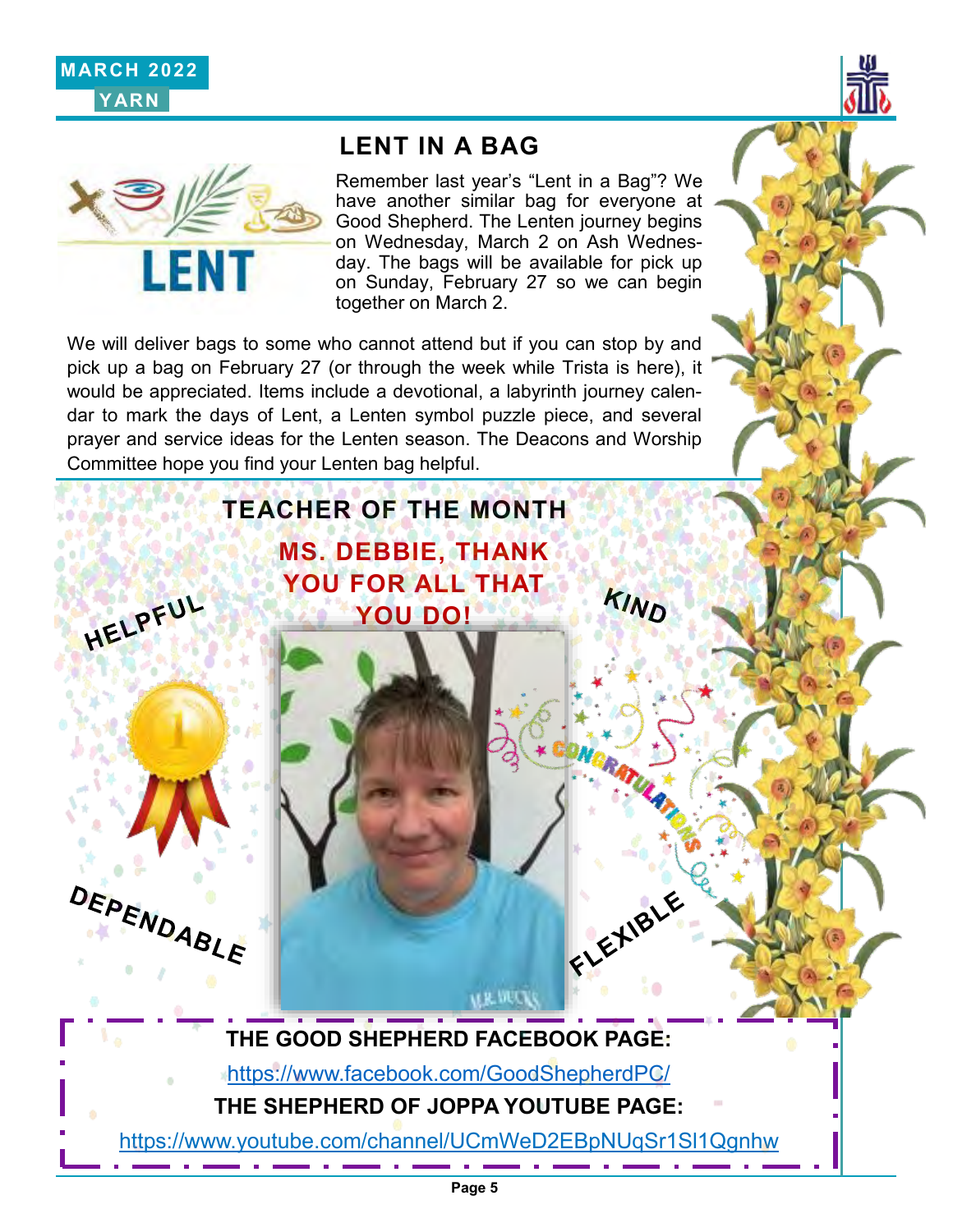



# **NEW CHILDREN'S CENTER SIGN** <sup>ငွင</sup>္ရွင္ Good Shepherd Children's Center

It has been a while in the making, but we have a brand new Children's Center sign! This sign is highly visible to the community and helps to promote our center in a professional way.

**Special thanks to the Woman's Association, the Maas family, and the Workman family for donating this much needed upgrade!**

### **COMMUNITY OUTREACH IDEAS?**

"The Session and the Deacons are asking all members to consider ways that we can reach out to the community and be more visible (such as the Nativity Scene & Last Supper)."

**You email your ideas to Trista at [office@holy411.org](mailto:office@holy411.org)**

#### **FOOD PANTRY**

It has been a while since I posted about the food pantry. However, after cleaning out the expired items, we have bare shelves! Our foot traffic is not what it used to be, but we still get visitors in need, and we should be stocked to help.

We need *everything*: Juice, crackers, cereal, canned veggies (corn, green beans, peas, asparagus, carrots, mixed veggies), canned meats (tuna, chicken, spam, etc.), canned soups, instant potatoes, Mac n' Cheese, fruit (canned or cupped), applesauce, cookies, pasta, pasta sauce (White & Red), toothbrushes (for adults and children) & toothpaste, vitamins, hair brushes, sandwich bags, laundry detergent, dish soap, paper towels, toilet paper, shampoo, and anything else you can think to donate. *We cannot store refrigerated or perishables.* **SNAP (food stamps) cannot be used to buy nonfood items such as: soaps, paper products, household supplies, grooming items, toothpaste, vitamins, medicines, and hot foods that are ready to eat.**